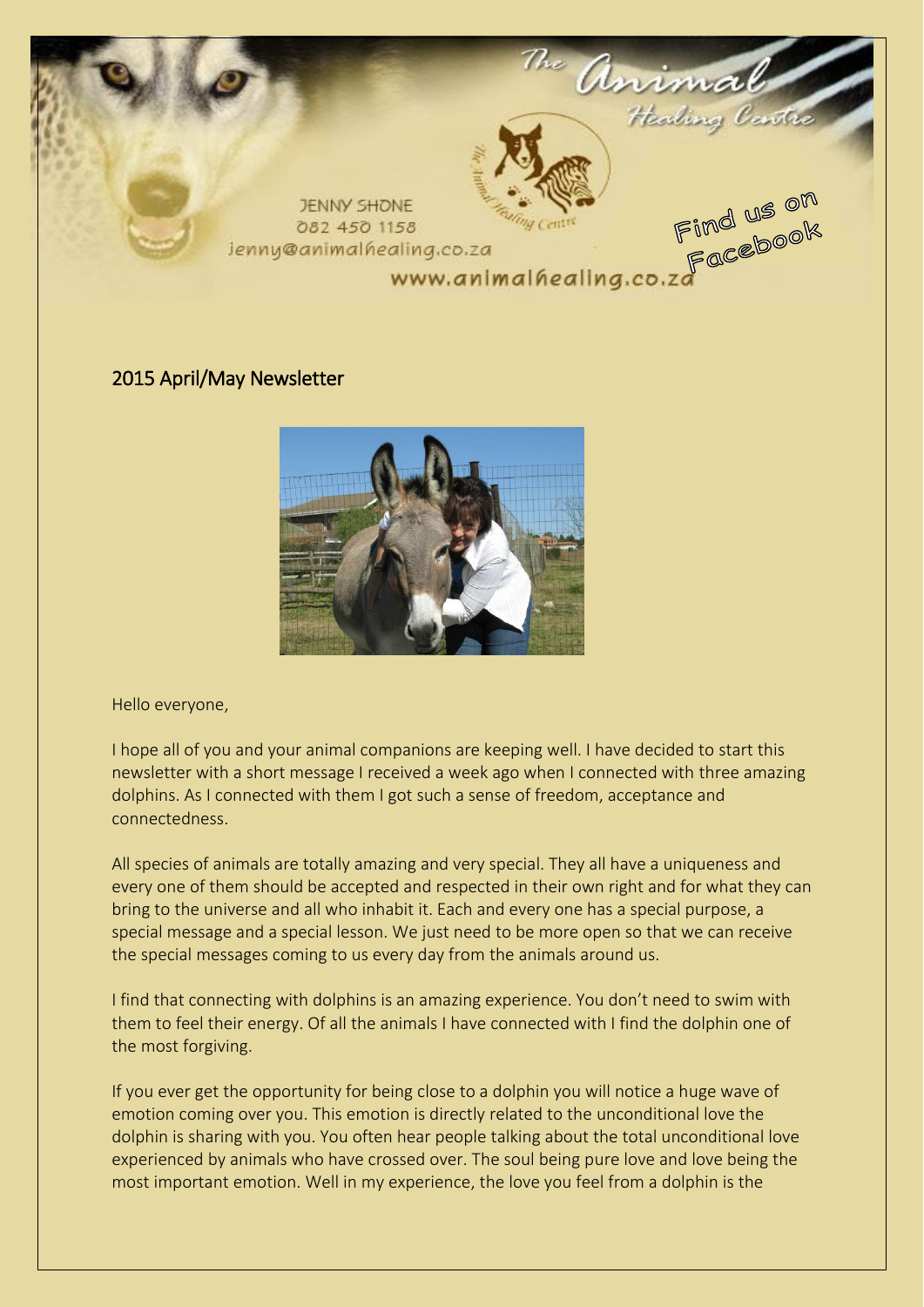closest to what any of us will ever get to the unconditional love we will feel one day when it comes to our turn to cross. We sometimes talk about loving our animals and our families unconditionally, but do we really understand exactly what unconditional love is really about?

The dolphin is a pure form of love and everywhere he/she travels go they take this love and spread this it to everything and everyone willing to accept it. They are truly connected to every aspect of the universe. They are connect to the sky, the earth, the water and everything below and above. Would it not be wonderful if we could be a little more dolphinlike?

This is their message to all of us.

#### Dolphin message

''The mind is directly linked to the sight. If the mind is closed the vision is effected and the sight cannot see. Something can be right in front of you but you will not see it if the mind is closed. However if the mind is open you will be able to see far more that you realise and things will start making more sense.

Our message to everyone is to keep your minds open and allow your vision to clear. It's not about intelligence. It's about openness''

Have you ever wondered why we are thought of as ''the human race'' and the animals are considered as ''the animal kingdom''? Over the many years that I have been connecting with all animals both domestic and wild. I have learnt that the reason for this is that humans are always in such a hurry. They don't stop to feel, hear, see, experience or just BE. Our minds are so full that all our senses are blocked. As the dolphins said. If our minds are closed our vision will be effected.

When you look at the animals in your lives. They have a good understanding of who they are, where they have come from and where they are going. Their eyes are wide open and they can see everything going on around them in a very clear way. They are in total control of all their senses. However some animals can become derailed by the stress, injury, illness or negativity that they pick up from people around them that possibly cause them to experience in their own lives.

Generally they are so much more accepting of their circumstances than we are of ours. They deserve to be considered as part of a ''Kingdom''.

### Workshops & Events

Talk

Jenny will be the guest speaker at a book club meet on Tuesday 28<sup>th</sup> April in a restaurant at the Pine Slopes Shopping Centre. However this is a closed event.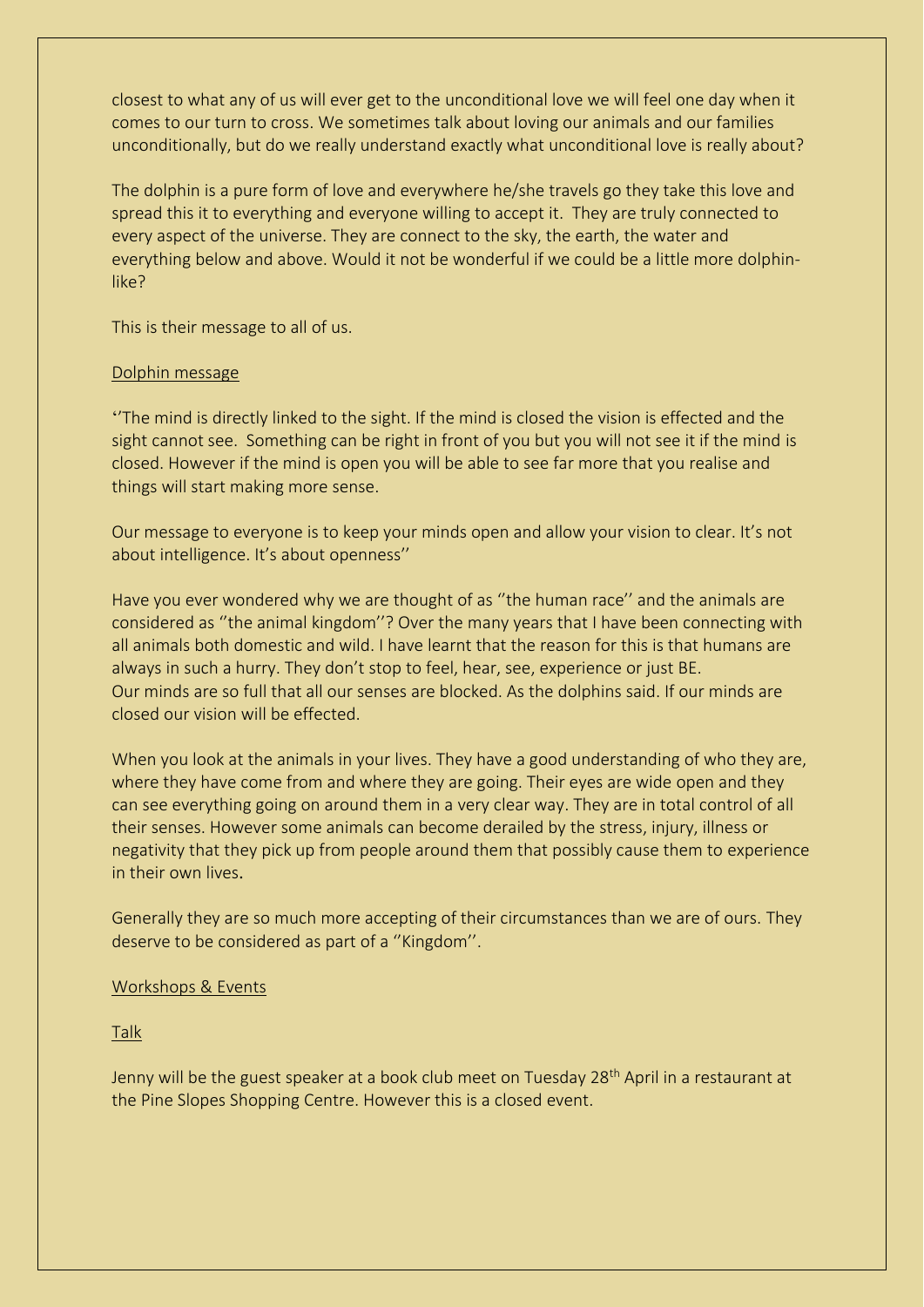#### Fundraiser

An introduction to animal communication workshop will be held on  $17<sup>th</sup>$  May at the Darshan Animal Hydrotherapy Centre in Drumblade (South of Johannesburg) this fundraiser is in aid of the Piels Township Animals sterilization, vaccination and feeding programme.

This is a very worthy cause so please support us by joining this workshop and helping us raise as much money as possible for these amazing and very deserving animals.

For bookings please contact Helen Taylor on [helen@net1.co.za](mailto:helen@net1.co.za)

# Level 2 Workshop/Fundraiser.

This is the Higher Techniques of animal communication workshop (level 2) and everyone who took part in the fundraiser we held in beginning of December 2014 as well as those of you taking part in the 17<sup>th</sup> May workshop are invited to join us for this workshop.

The date for this workshop will be held on Sunday 31<sup>st</sup> May at Darshan Animal Hydrotherapy Centre in Drumblade.

This workshop will focus on the tracking of lost animals as well as intuitive medical body scanning. Using telepathic techniques to take you inside the animals to see if they have possible abnormalities inside their bodies. However we are not veterinarians so we cannot diagnose any problems but this technique will help you narrow down an area for your vet to look into.

It is a very intense workshop but still a lot of fun. You won't believe what you are capable of until you actually do it.

For more information on this workshop please also contact Helen (as above)



NB - Please remember Jenny is available to run private workshops. You can contact her directly for information on the private workshops or if you are willing to ''host'' a workshop.

Watch this space for more details of the up-coming workshops & events.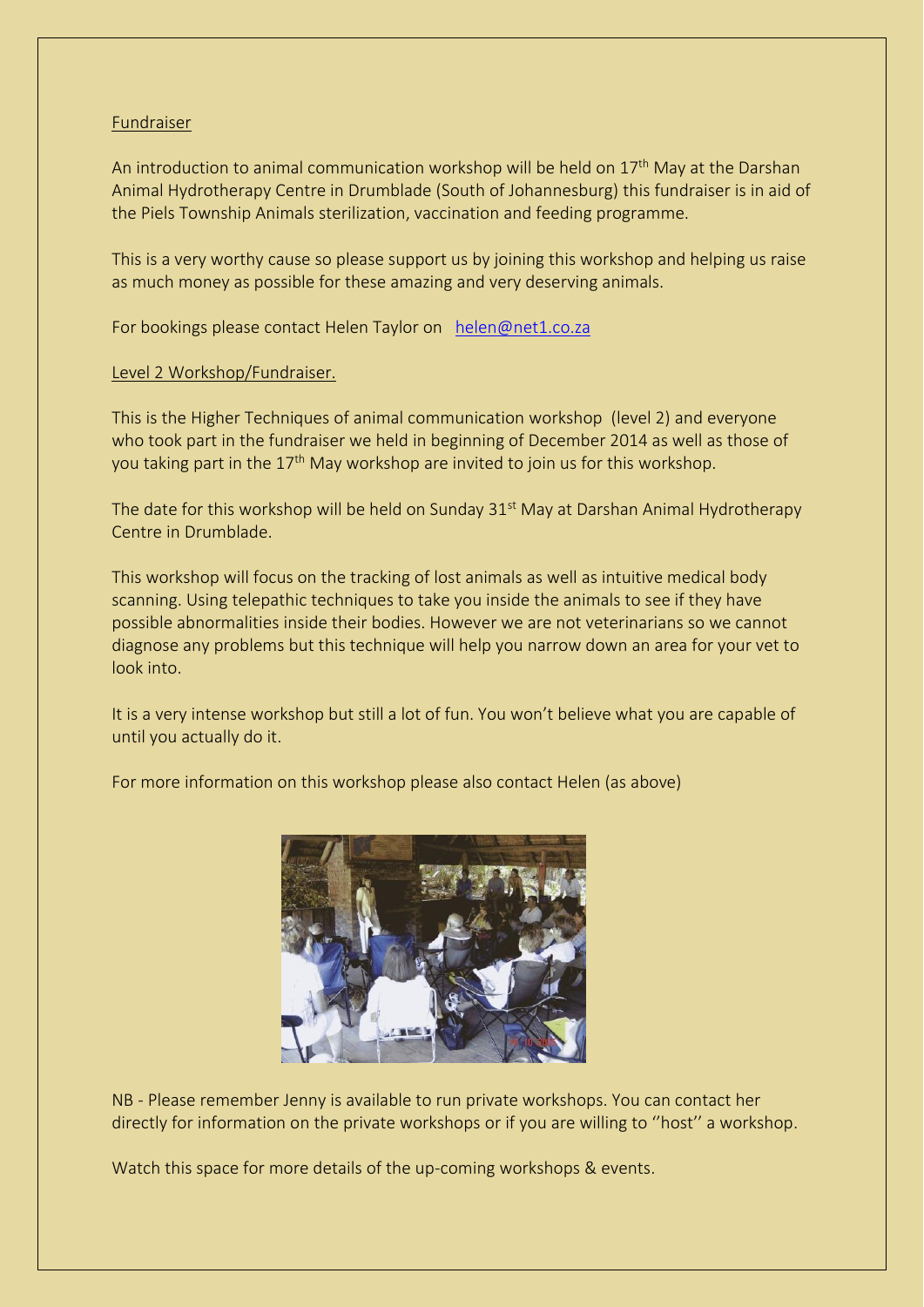## Some monkey fun



Recently Alan and I went for a trip to Ballito. We were sitting enjoying the sun at the pool and I was drinking tea. I am always drinking tea. The waiter put my tea tray on a small low wall next to where I was sitting. I was looking away and next to me I heard this rustling of paper. When I turned around to see what it was, there were six little black faced monkeys eating all the sugar on my tea tray. They were about half a metre away from me and one had his little paw in the milk while the others were ''stealing'' the sugar off the tray.

They were just so sweet and so naughty. Their energy was extremely busy, active and fast. I just said to them "No, that is my sugar so please leave it alone" They just looked at me and said ''Make us'' so I clapped my hands and off they ran.

No monkeys were injured in the process of this sugar story. They just became more hypoactive.

#### Some recent fun at a Fundraising event

Here are a few pictures of the most recent fundraiser held in Walkerville. These go-cart races were a huge hit and everyone had so much fun while raising funds for Rainbow Nation Animal Township Sterilisation Project and Dare to Dream which is a programme where abandoned and abused horses are rescued and trained to work with abandoned and abused children.



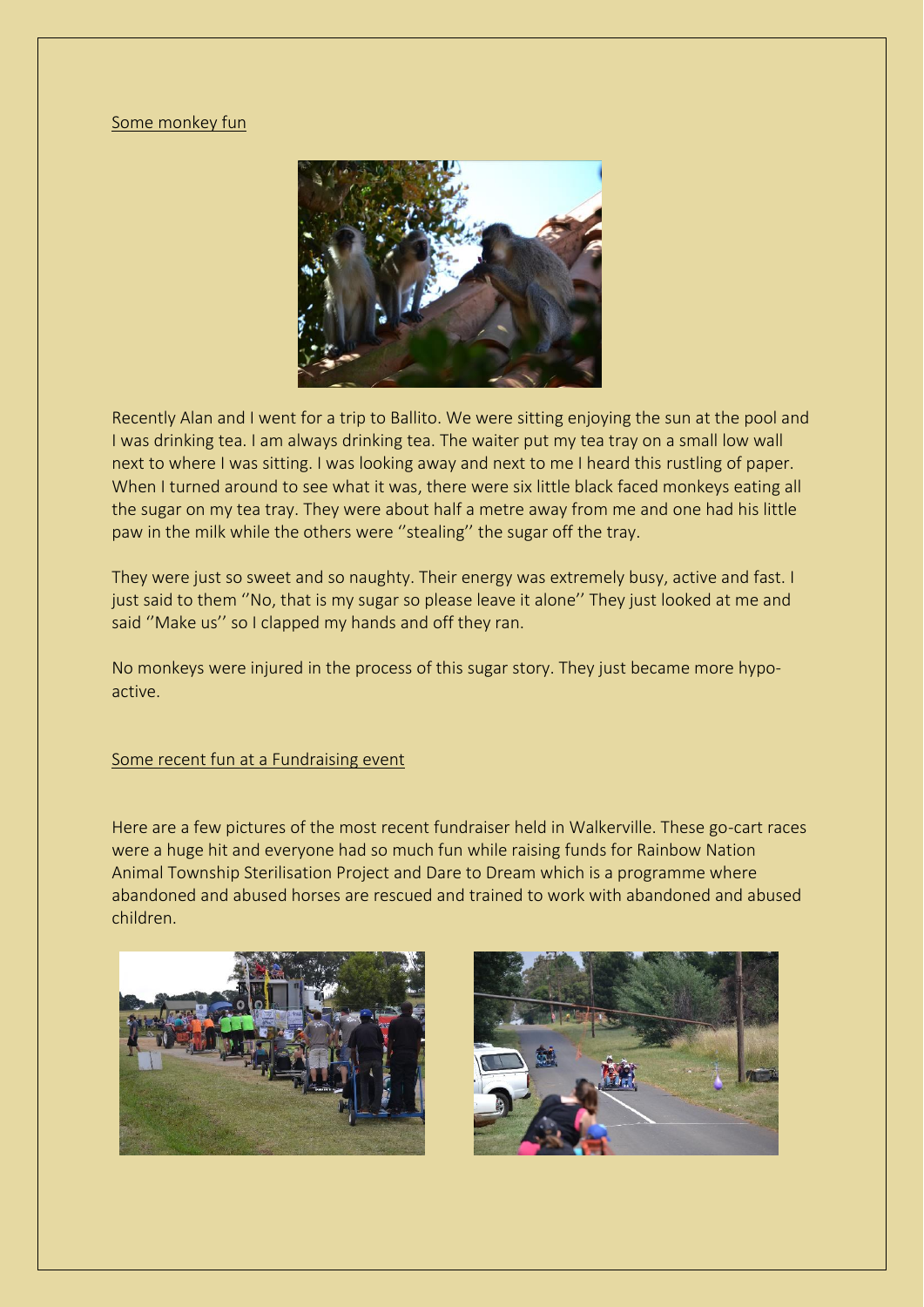



If anyone has any ideas for a fundraiser or is willing to host or organise one, please contact Helen Taylor on [helen@net1.co.za](mailto:helen@net1.co.za)

It's all in the name of FUN and ANIMALS!!!

## Animal Message Cards

I decided that that we would end every newsletter and newsflash with an ''Animal Message Card'' However the difference here will be that an animal will actually draw the card.



This card below was drawn by Gabriel.

# Animal message card chosen by Gabriel